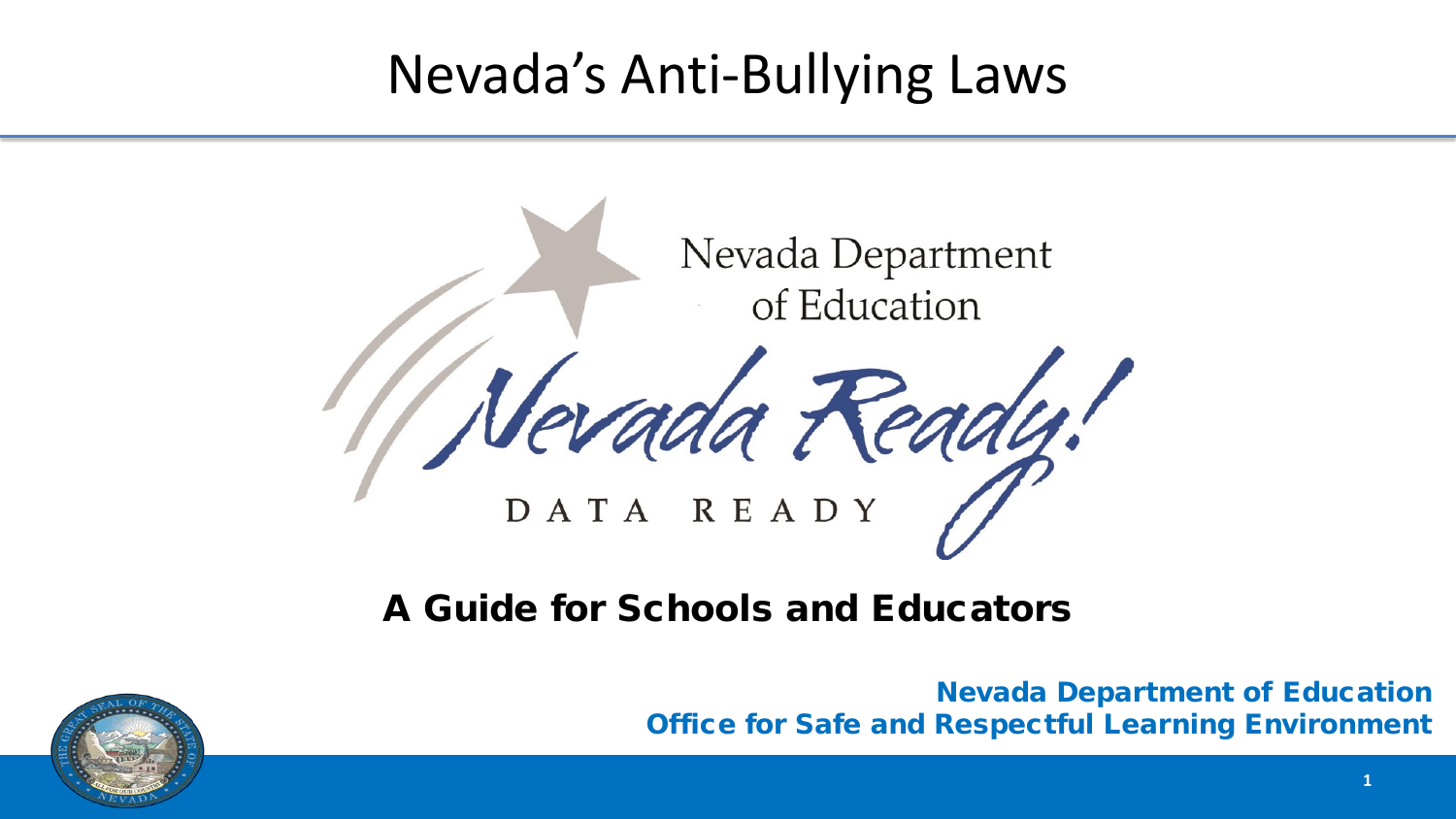### Why we do what we do…





Hailee's Law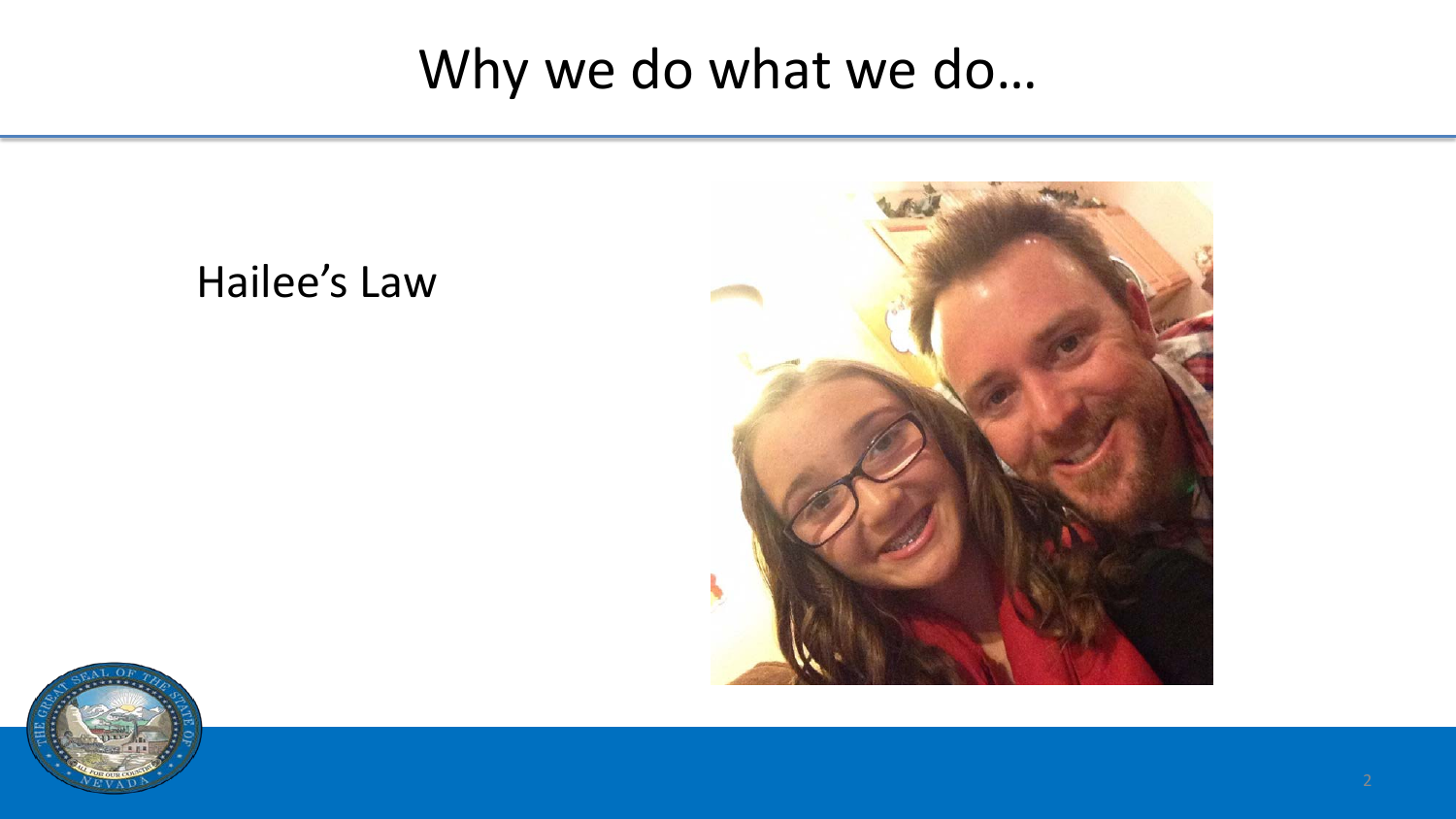# Nevada Bullying Data



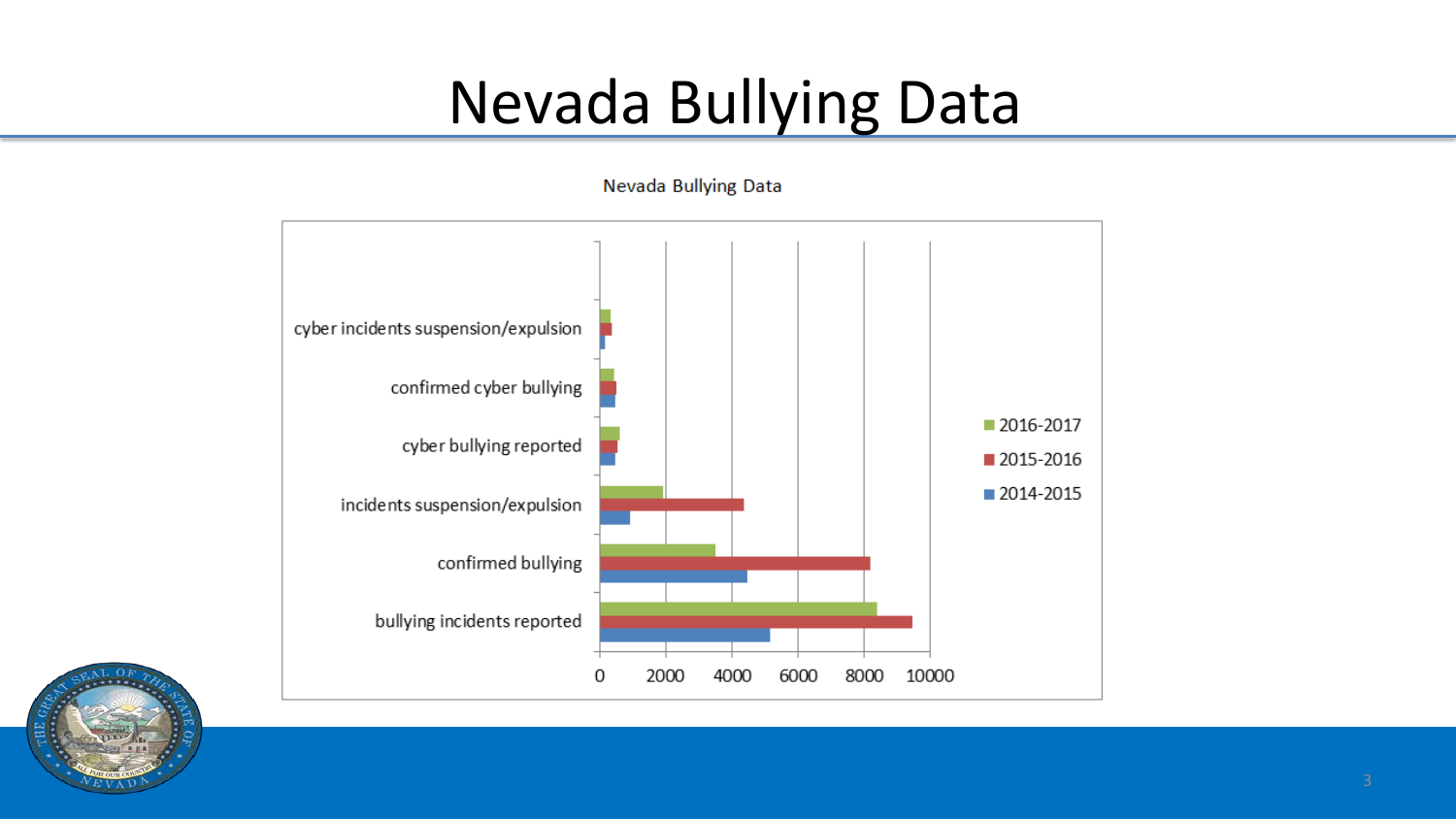### **Bullying Incident Process**





Aggressor or victim may appeal to DOE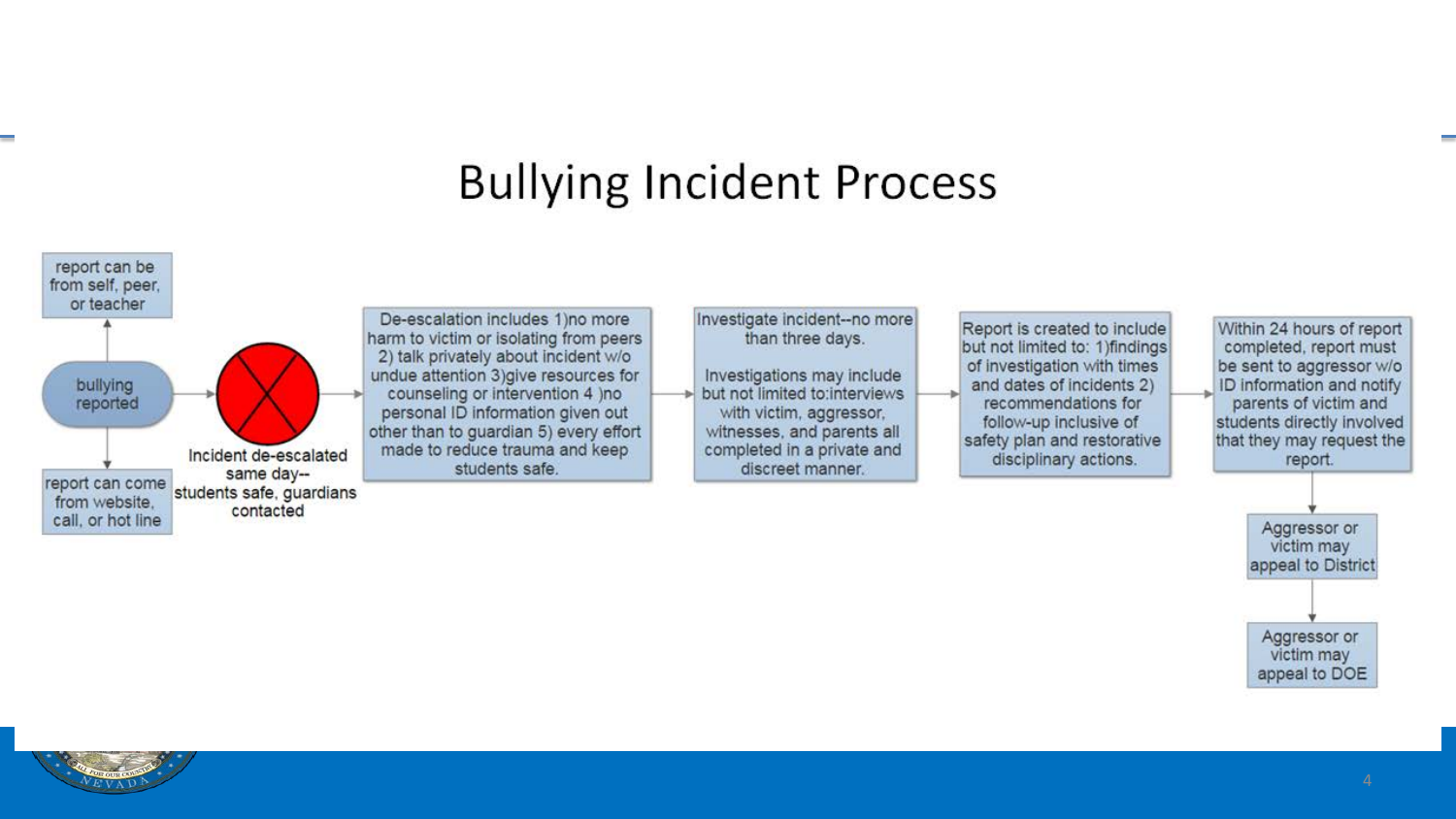# What is Bullying?

#### Does it?

- physically harm a person or damage the property of a person
- place a person in reasonable fear of physical harm or damage to the property of the person



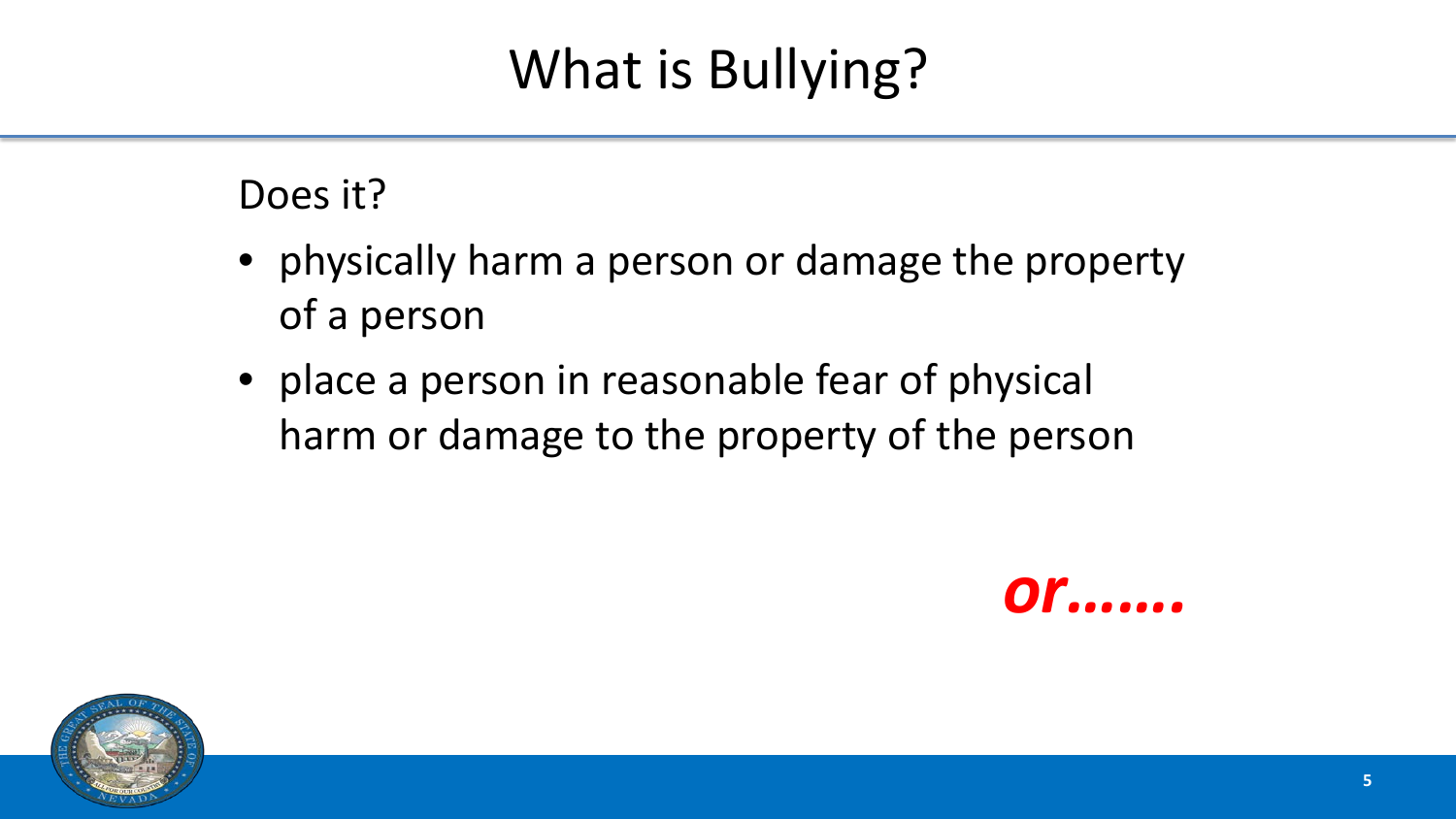# What is Bullying?

#### Does it?

- create an intimidating or hostile educational environment
- substantially interfere with the academic performance of a student or the ability of the student to participate in or benefit from services, activities or privileges provided by a school



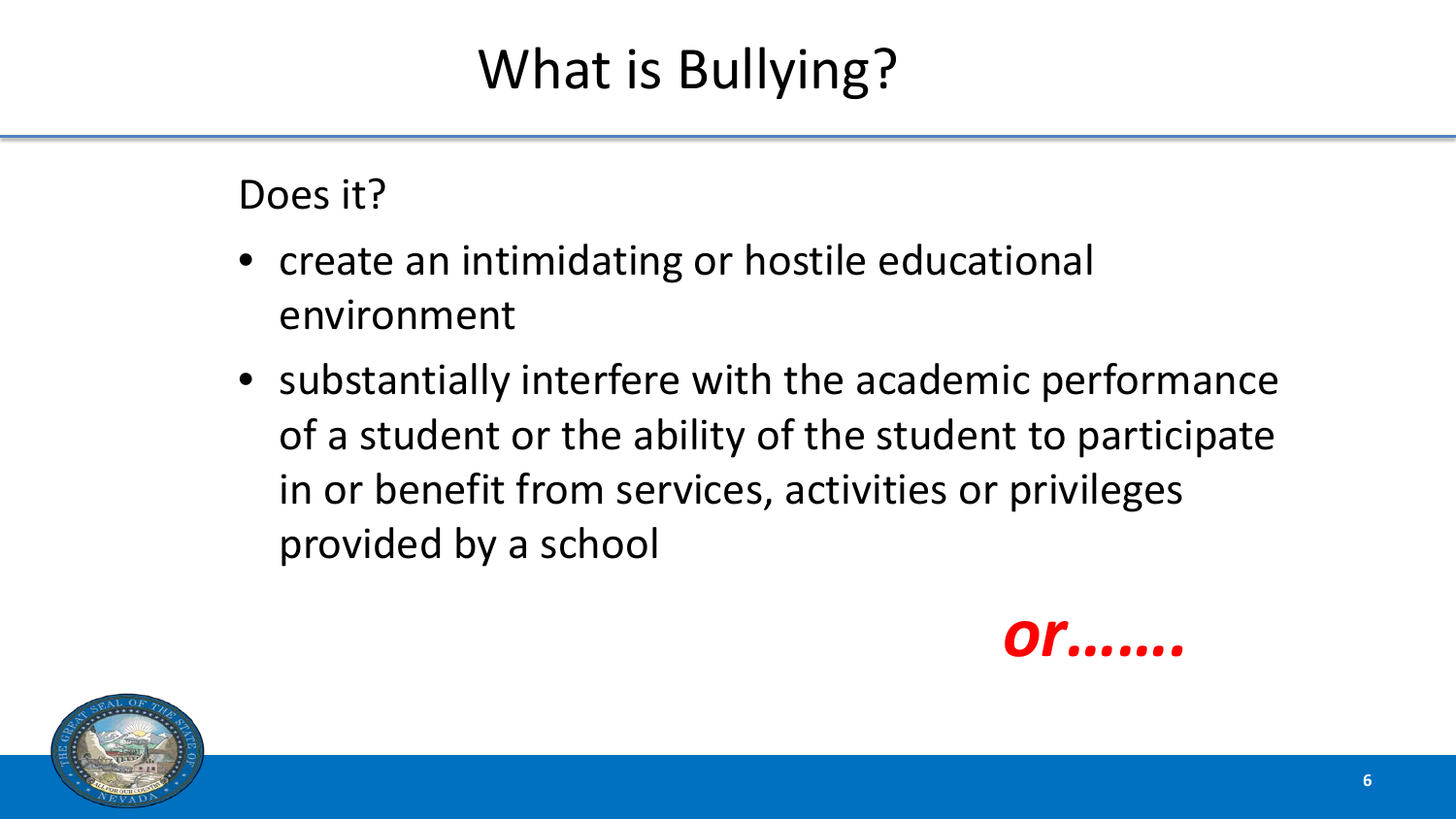# What is Bullying?

#### Does it?

• target someone based on their actual or perceived race, color, national origin, ancestry, religion, gender identity or expression, sexual orientation, physical or mental disability of a person, sex or any other distinguishing characteristic or background of a person, or target someone based on their association with another person having one or more of those actual or perceived characteristics

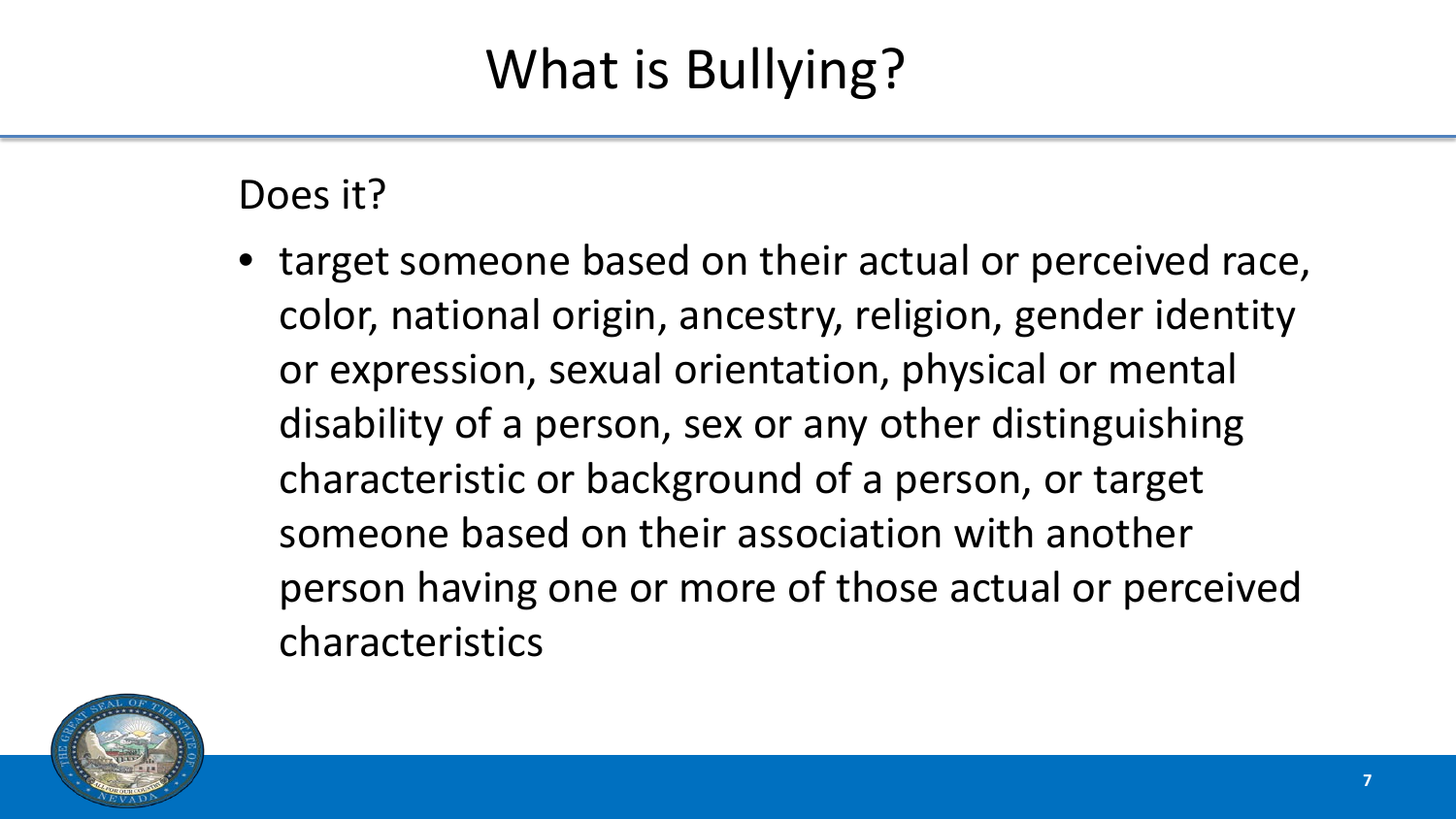### *Why did the definition change?*

*By intervening immediately, we communicate to students that all forms of bullying are unacceptable and we encourage an environment that is safe and respectful for all students.*

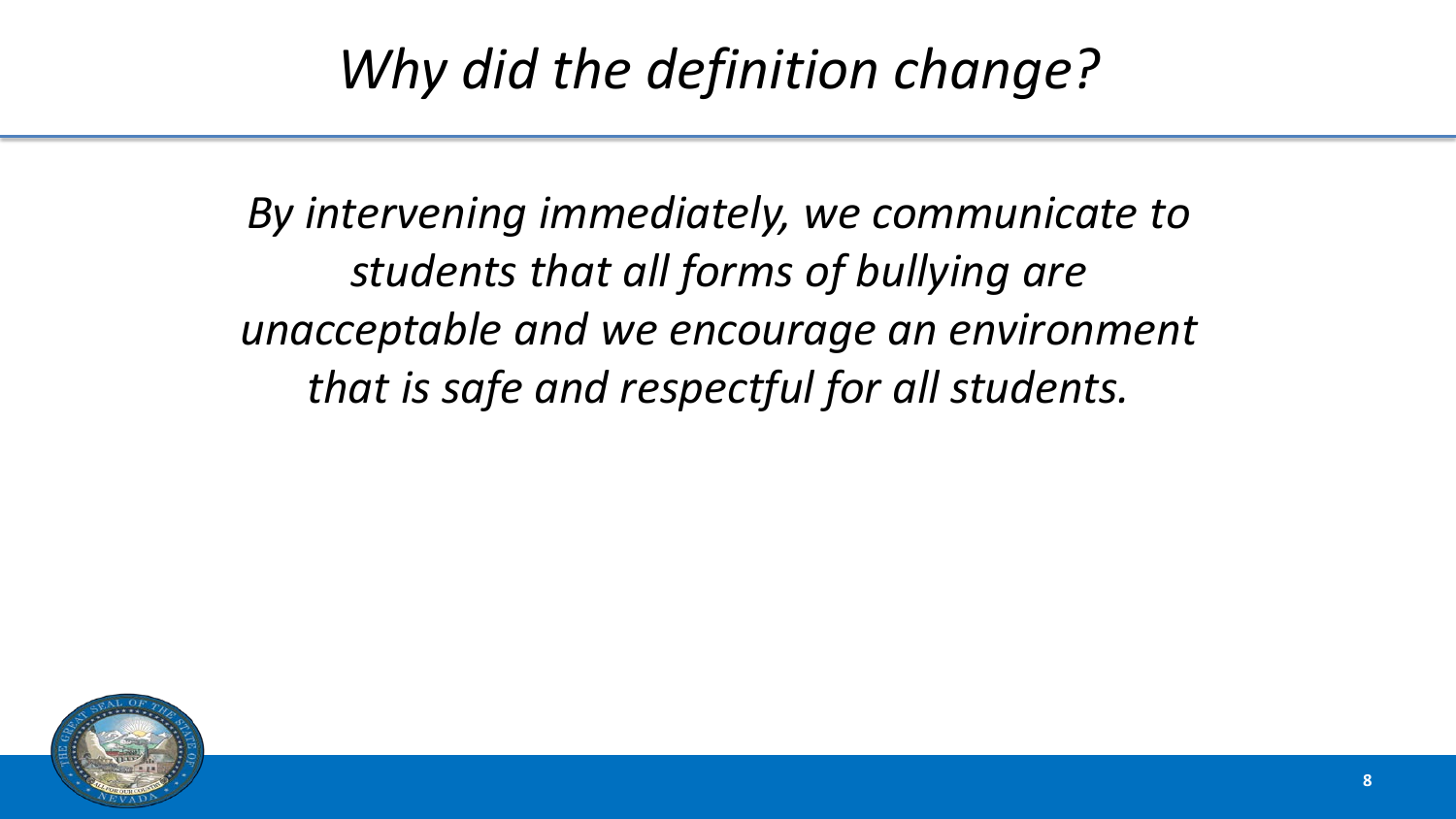- communicated verbally, electronically (*cyberbullying*) or in writing, or any combination of those
- a single severe and willful act
- a criminal act too (in some instances)

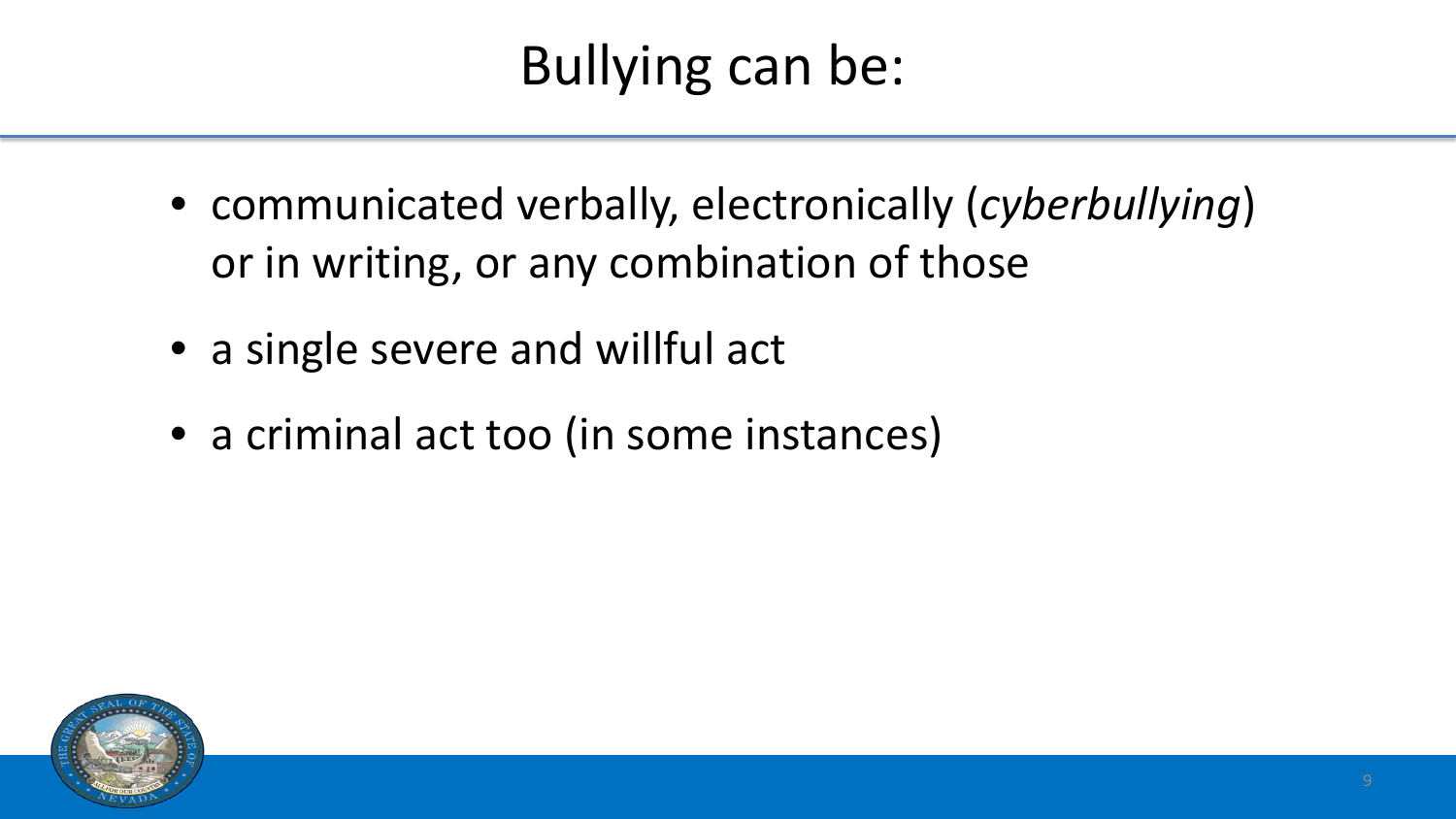- repeated or pervasive taunting, name-calling, belittling, mocking or use of put-downs or demeaning humor
- behavior that is intended to harm another person by damaging or manipulating his or her relationships with others, such as spreading false rumors

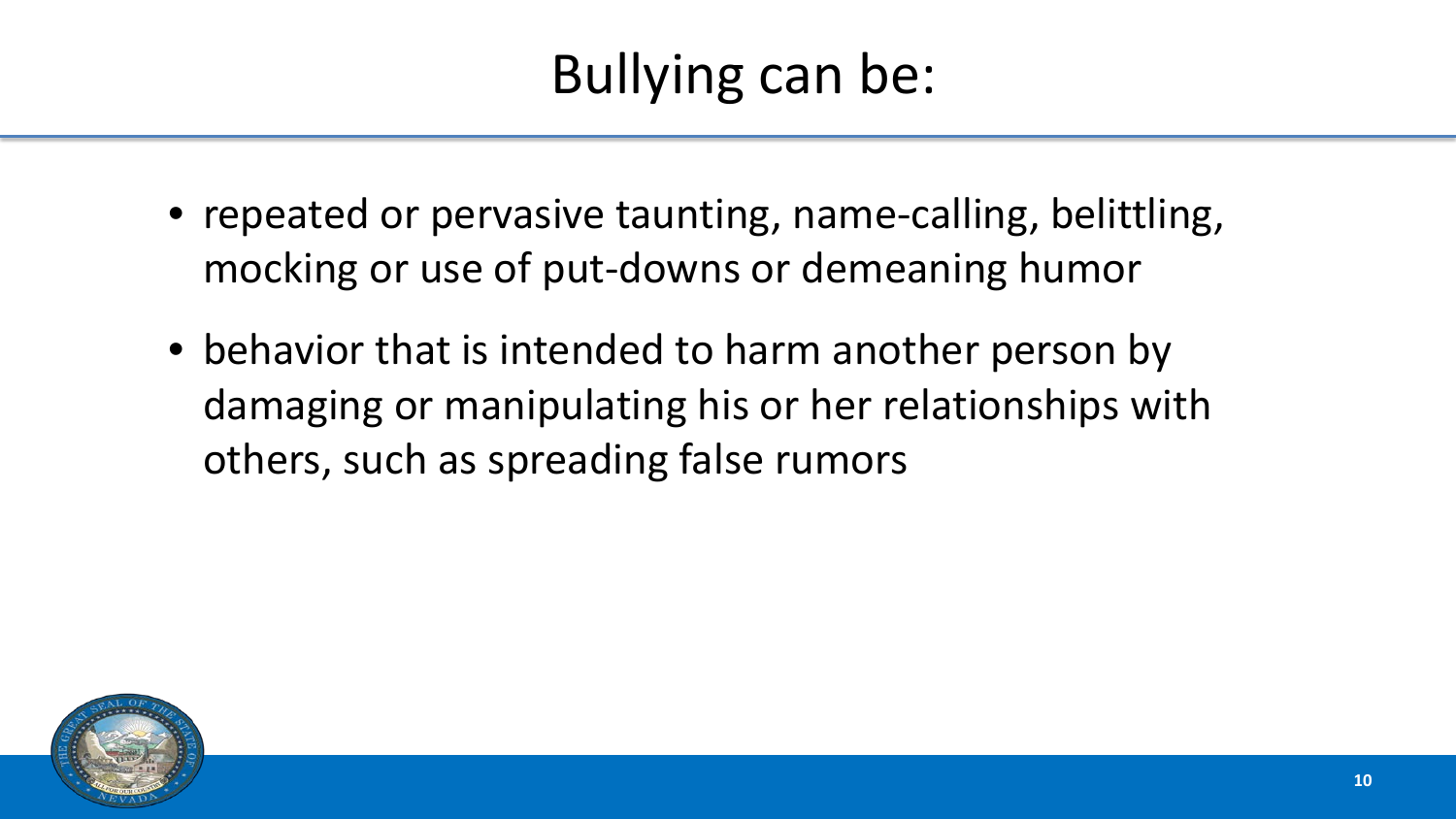- repeated or pervasive nonverbal threats or intimidation such as the use of aggressive, menacing or disrespectful gestures
- threats of harm to a person, to his or her possessions or to other persons

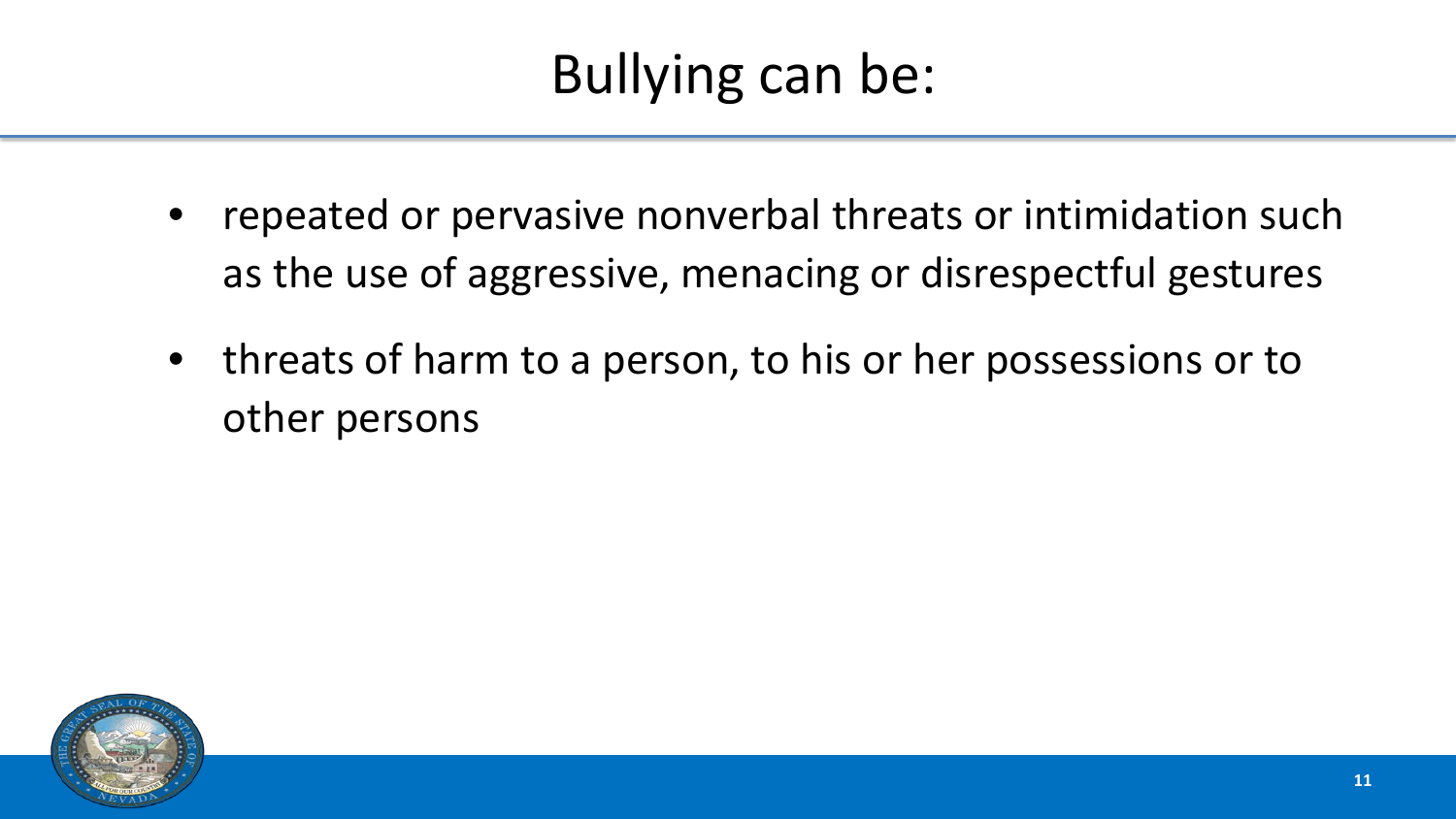- blackmail, extortion or demands for protection money, or involuntary loans or donations
- blocking access to any property or facility of a school
- **stalking**
- physically harmful contact with or injury to another person or his or her property

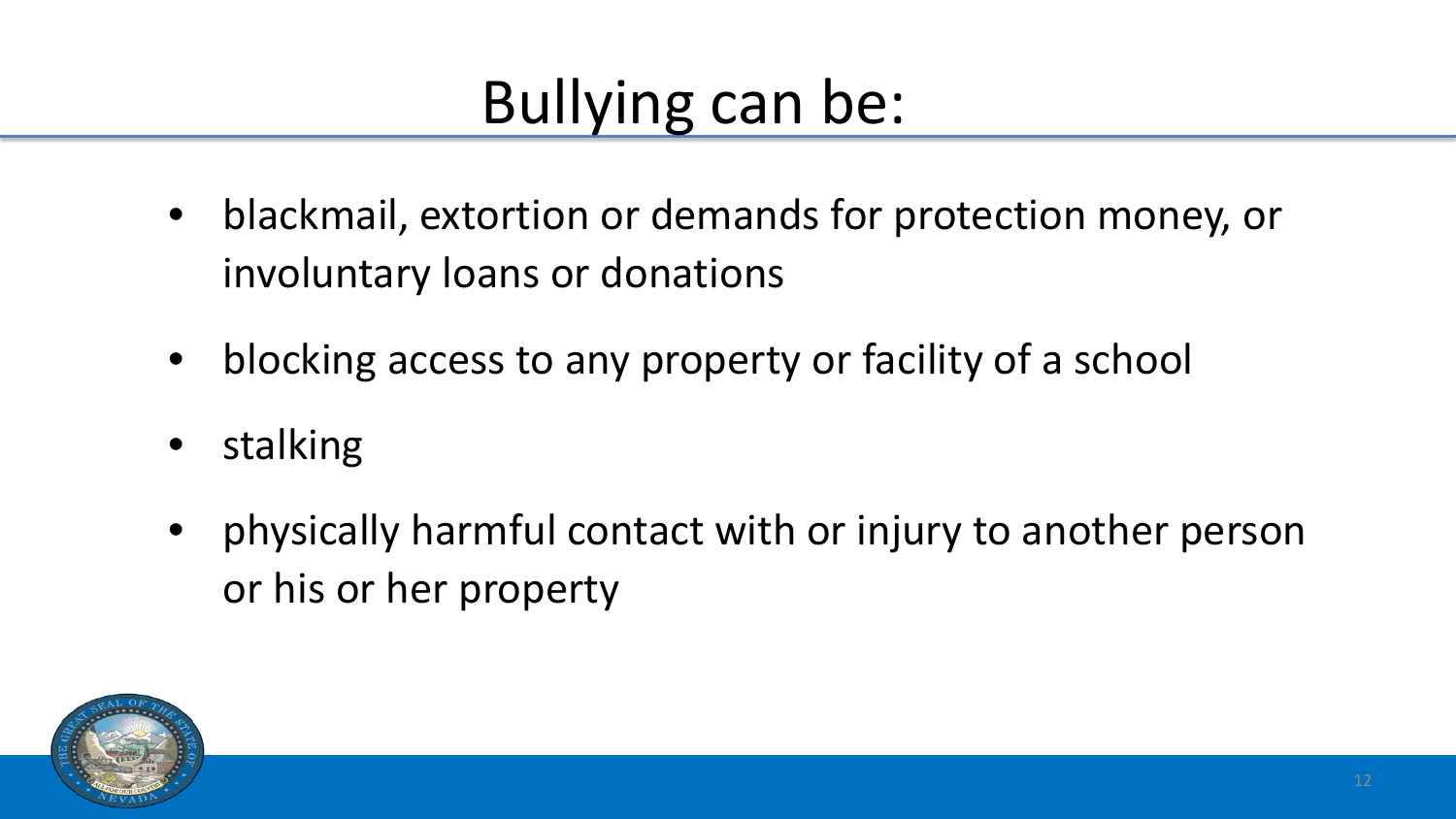### Exceptions:

*Nevada's bullying laws do NOT apply to children in prekindergarten or to incidents that occur from one adult to another adult in a school setting.*

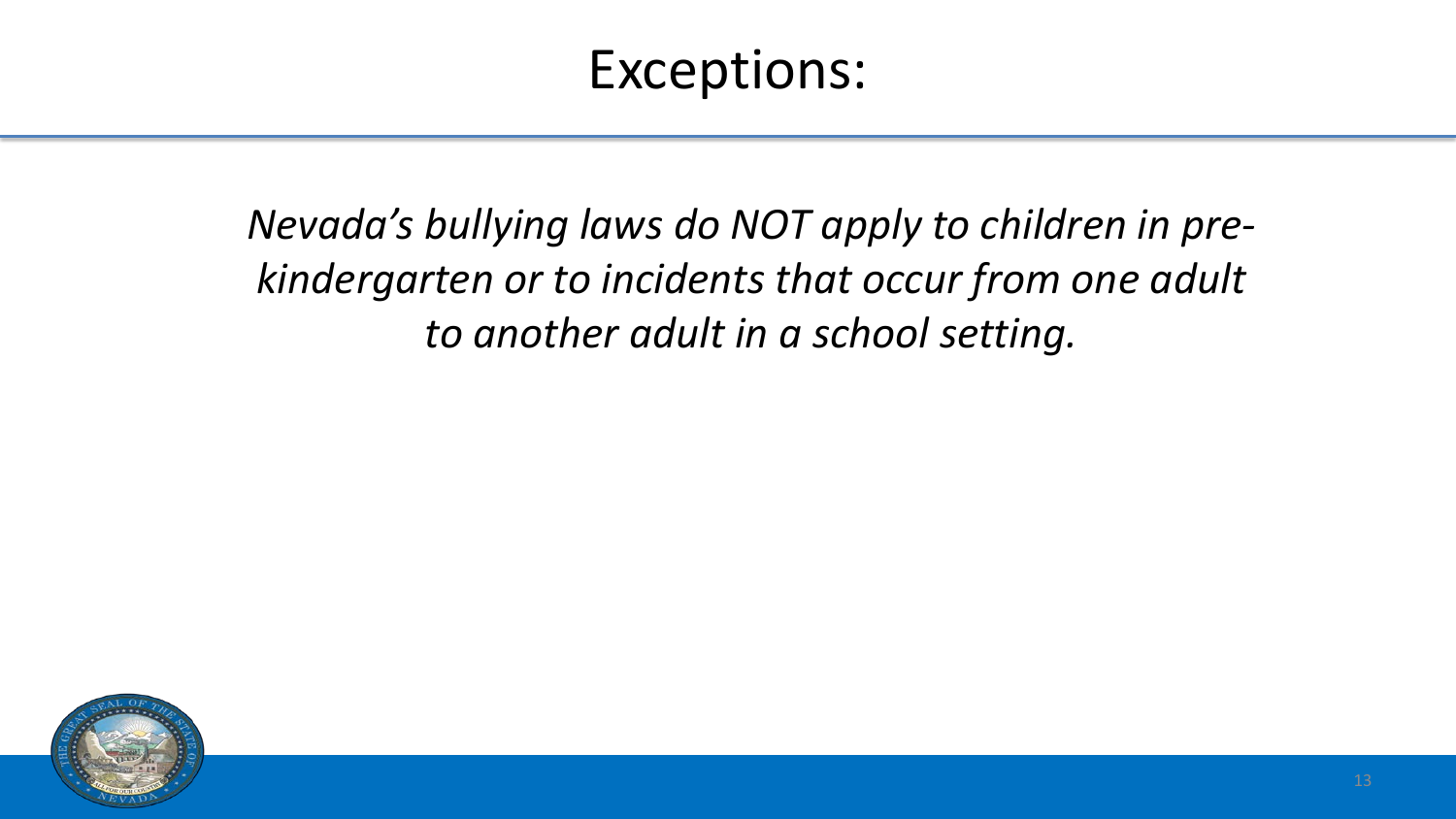## What if a crime was committed?

- If law enforcement begins a criminal investigation, the school may stop their investigation into bullying until the criminal investigation is completed.
- The school must still create a safety plan for each student that was directly involved.

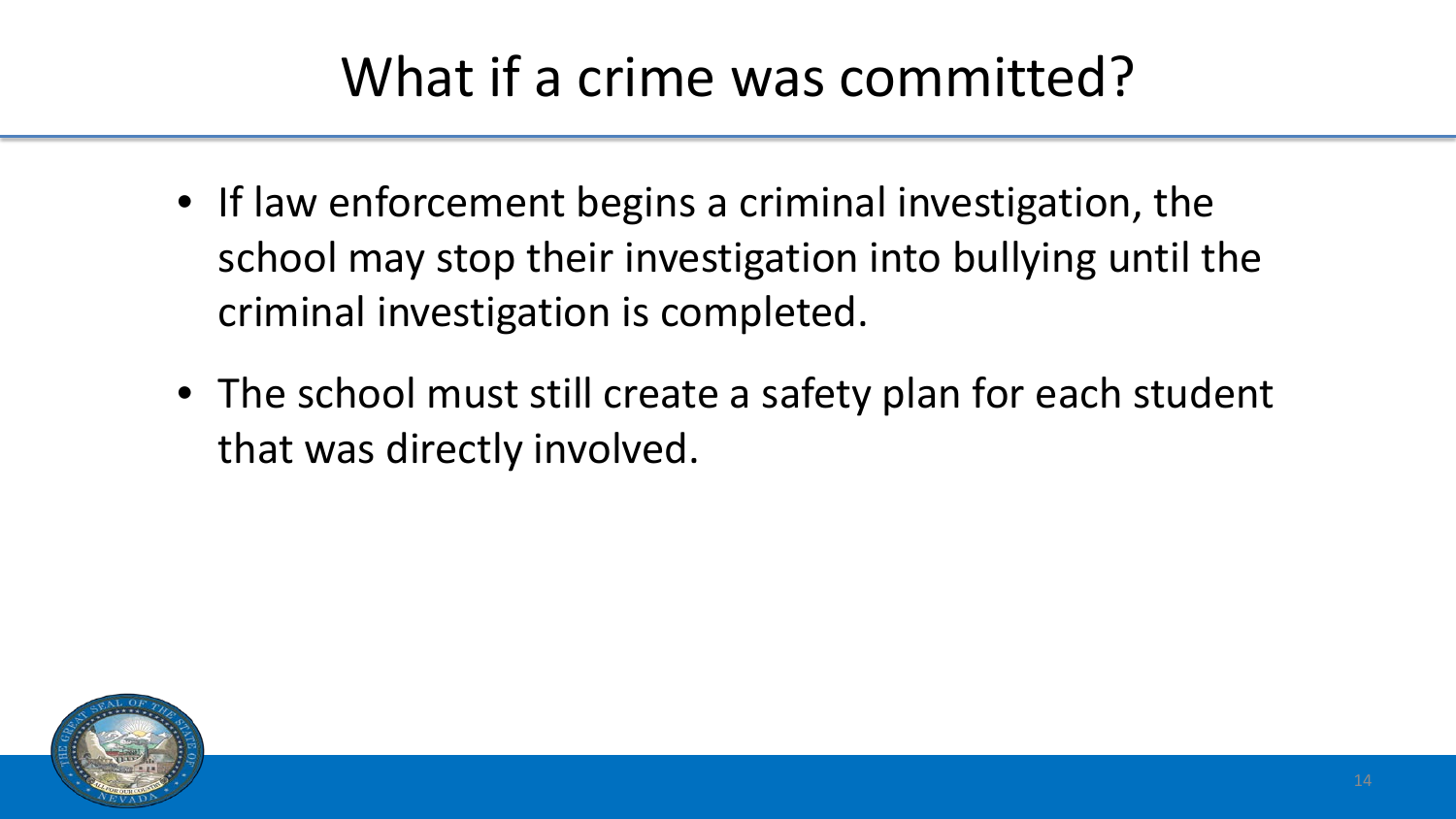## Reporting procedures for adults/staff:

- Any school district employee who witnesses bullying or receives a report that bullying has happened shall report it to the principal or designee as soon as practical and no later than during the same day on which the report was received or the bullying witnessed.
- Notification to principal can happen via text, email, phone call, etc.

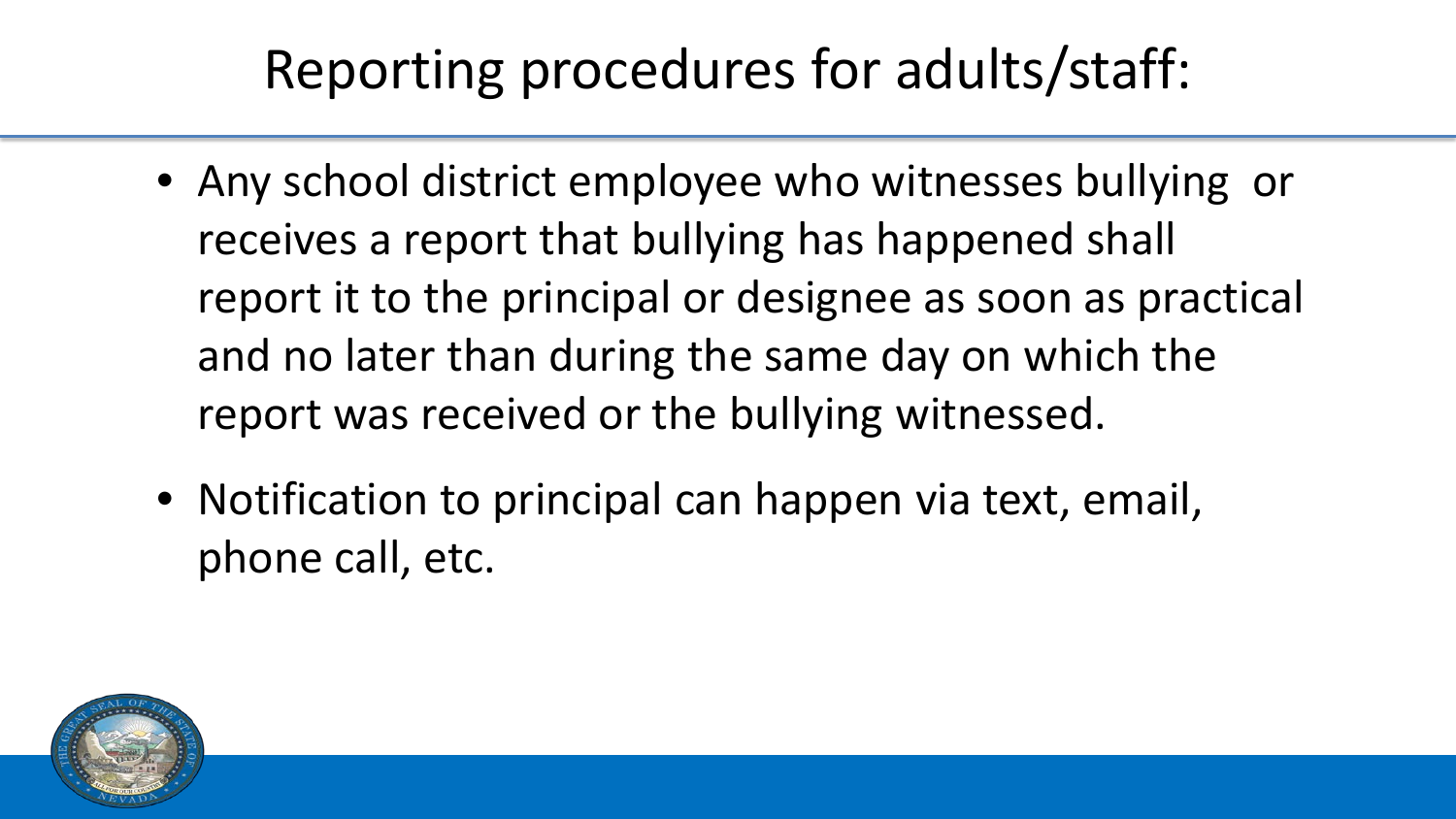### Reporting procedures for students:

- Tell a trusted adult in your school: a counselor, teacher, coach, principal, etc.
- Online at bullyfreezone.nv.gov
- 24-hour hotline: (775)-698-0150
- Text STANDUP to 839863

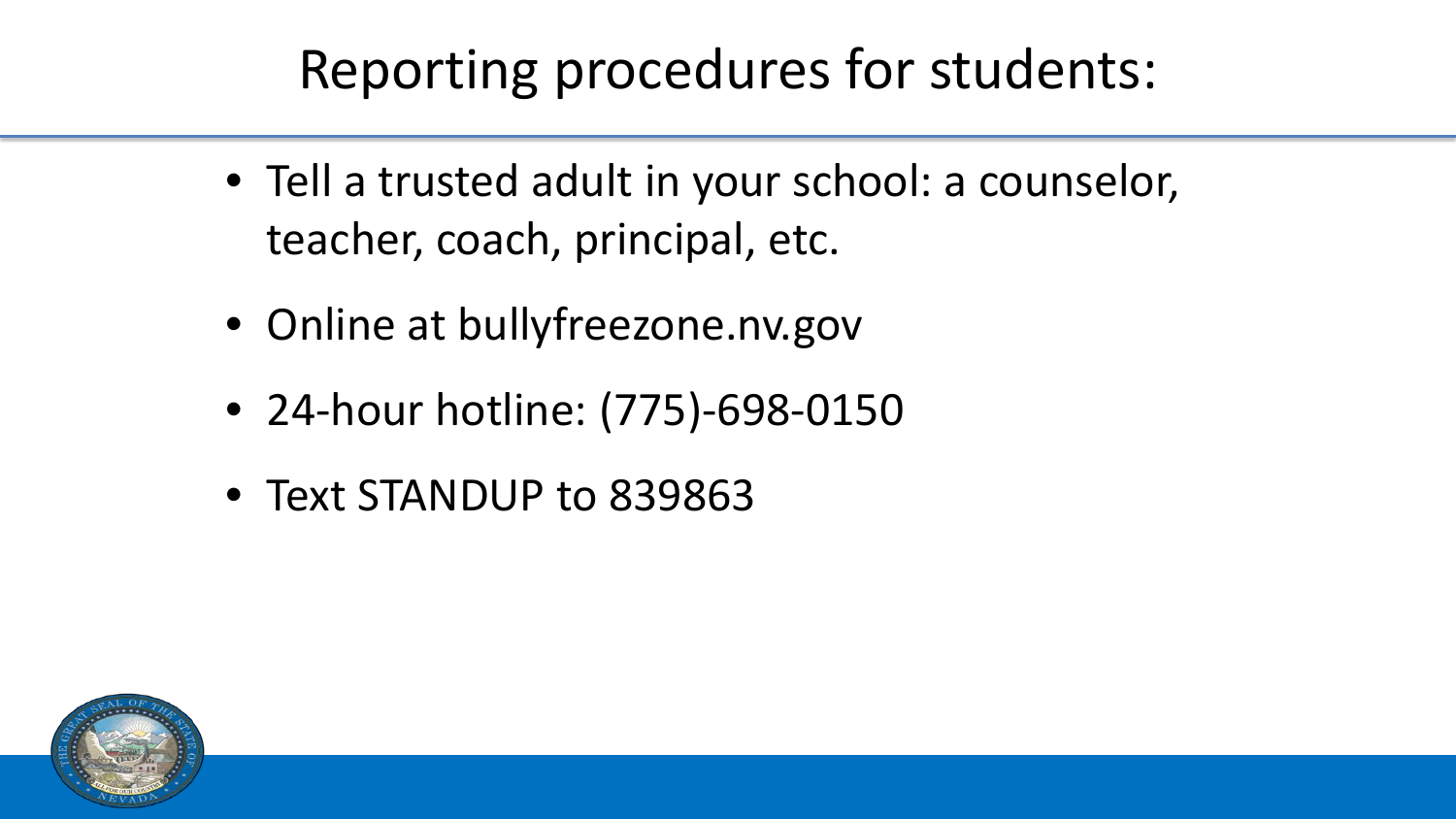## Upon Receiving a Report:

- 1. The school will make sure that all students involved are safe.
- 2. The school will notify the parents of any student that was directly involved.
- 3. The school will create a safety plan for each student that was directly involved.
- 4. The principal will meet with each student that was directly involved in order to determine if bullying did or did not occur.

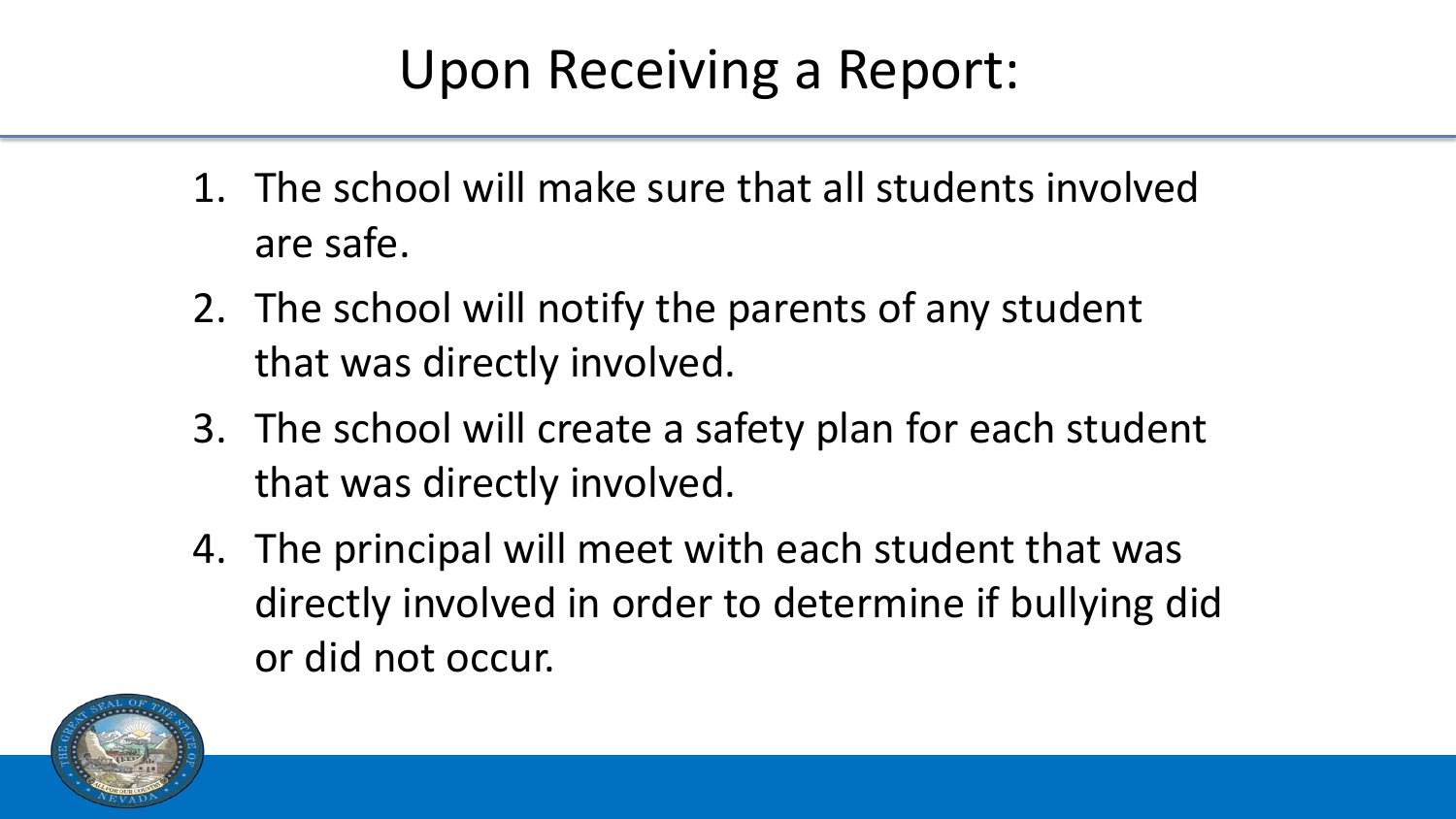### Upon Receiving a Report:

- 5. Once the principal finishes their investigation they will give a confidential copy of the report to the parents of the reported aggressor. The parents of the reported victim can also request a copy.
- 6. Sometime in the next 10 days, the principal will meet with each student that was directly involved to make sure that the safety plan is working.

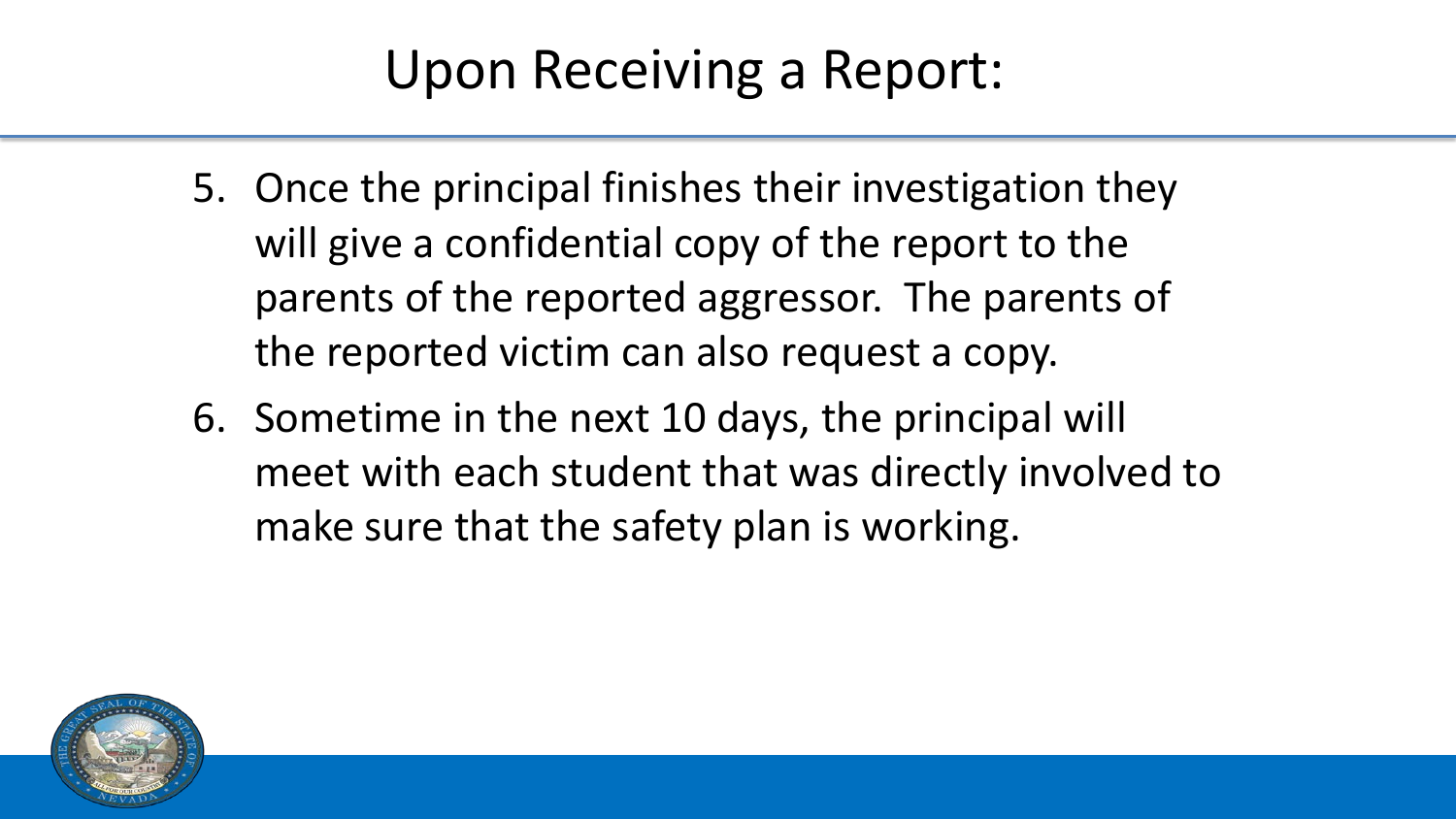## Timelines:

- All school employees must report possible incidents of bullying to the principal on the same day.
- The school must immediately make sure that all students involved are safe.
- The notification to parents of students that were directly involved that the school will be conducting a bullying investigation must be done by the time the school's office closes on the same school day that the report was made.

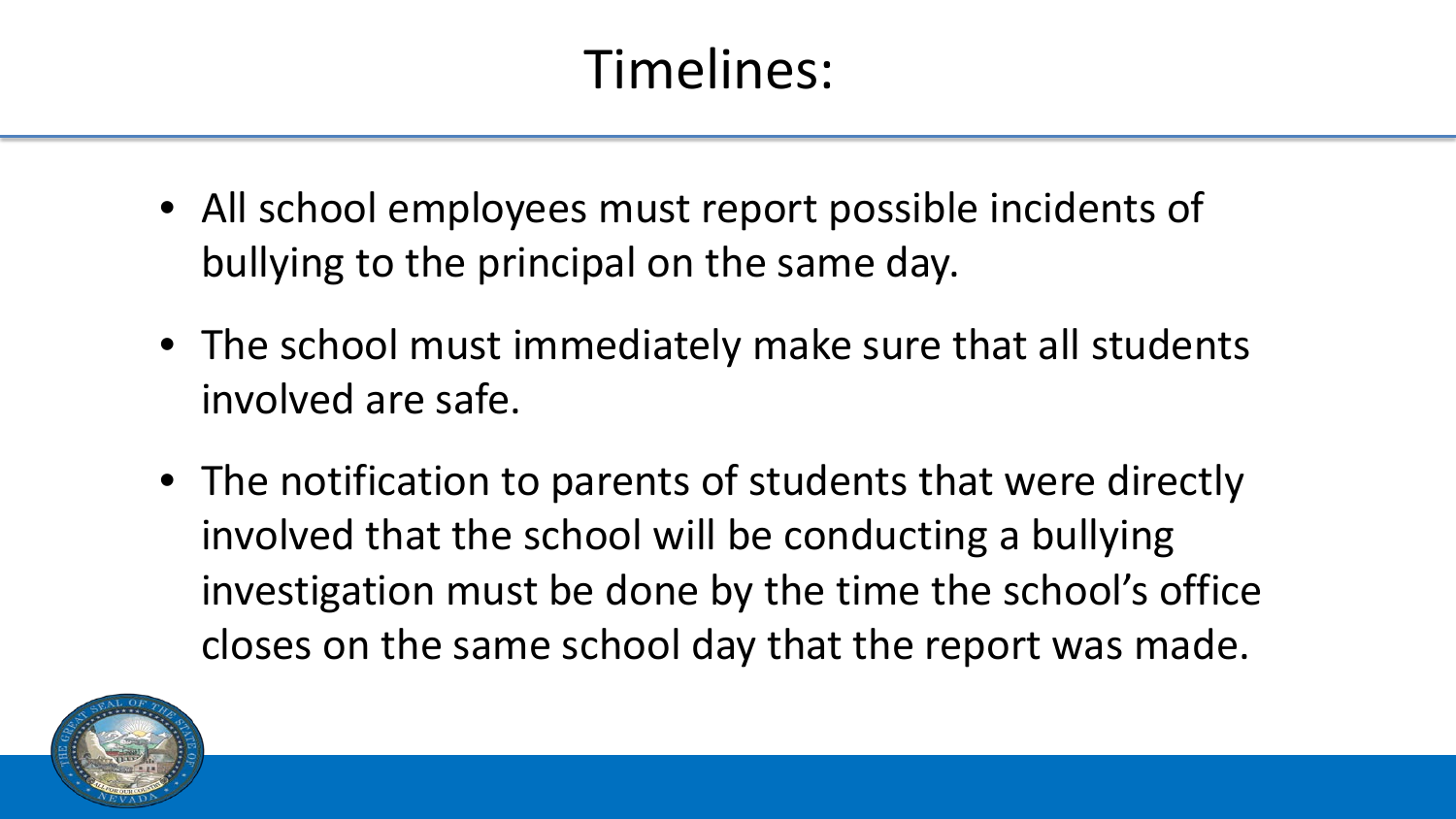## Timelines:

- The principal must start the investigation immediately.
- The investigation must be completed within 2 days (3 days if parent contact was delayed).
- The principal must meet with all students that were directly involved within 10 days to make sure that the safety plan is still working.

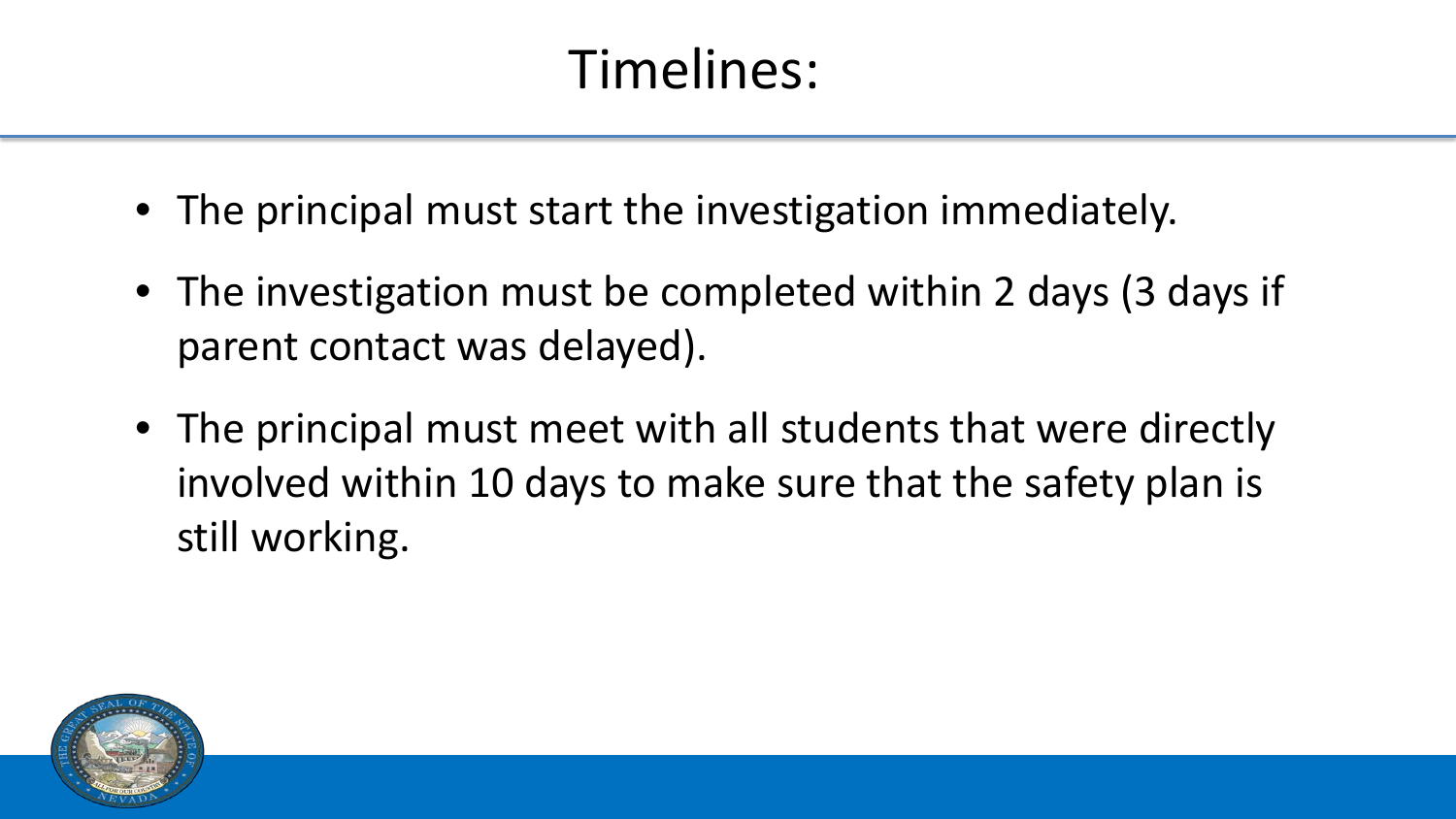# *My child was bullying: what happens now?*

- The school will recommend a plan that will help your child to see that harm that their actions have caused, ways to repair that harm, and how to keep your child from bullying or cyberbullying in the future.
- The school may also impose restorative disciplinary action or create a plan that supports the physical and emotional well-being of your child.

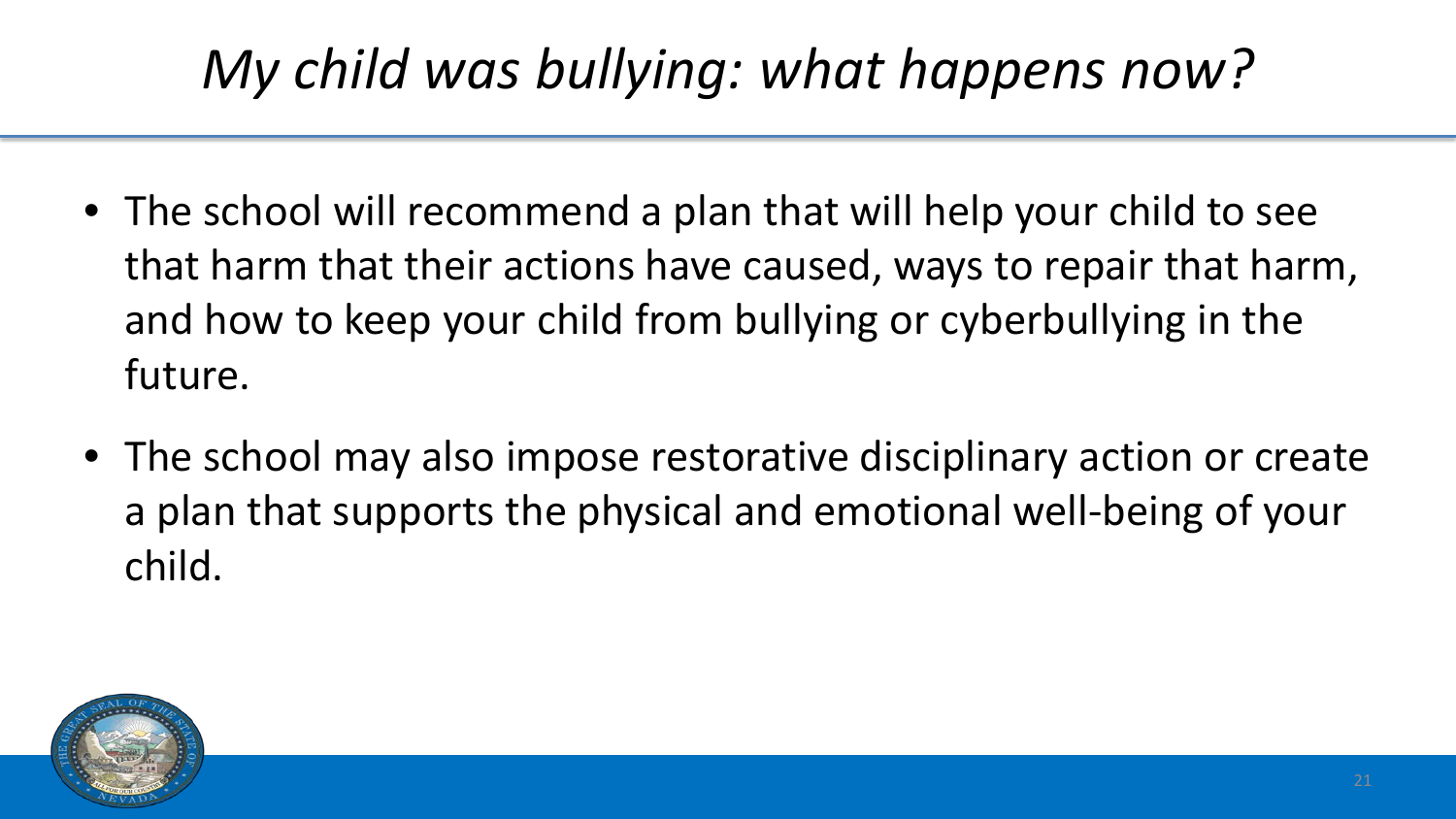# *Your rights:*

- If your child is found to have committed an act of bullying you may appeal the decision through your school district's appeal process. Contact your school district's main office for more information.
- If you have appealed through your school district but you still do not agree with the decision you may appeal through the Nevada Department of Education's *Office for a Safe and Respectful Learning Environment*. The appeal must be done within 30 days. Visit bullyfreezone.nv.gov or call (775)-687-9134.

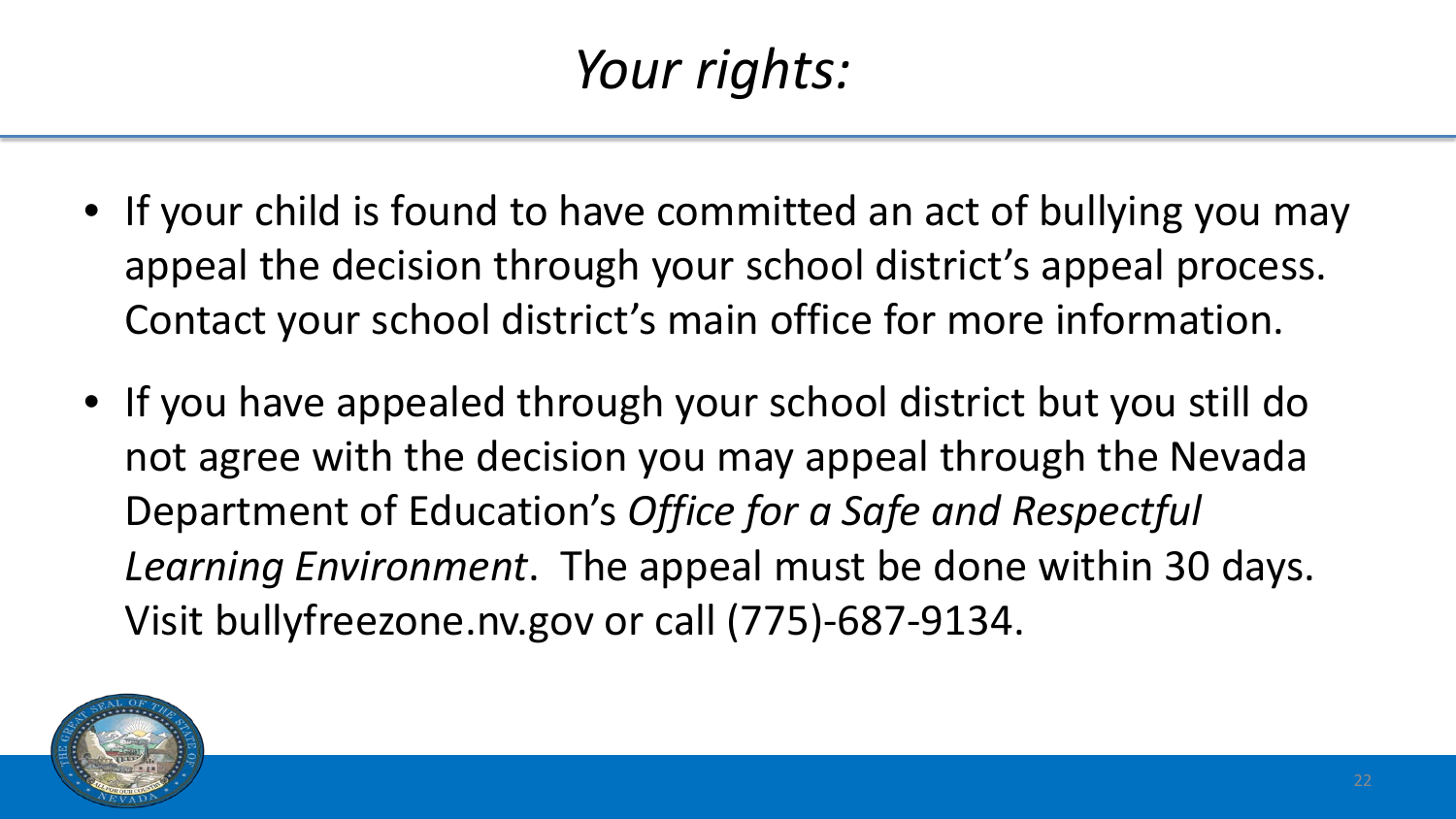# *Your rights:*

- If the school finds that bullying did not occur information concerning the incident must not be included in the record of the reported aggressor.
- If your child is found to be a victim of bullying you may request that they be placed at another school within your district. Contact your school district's main office for more information.

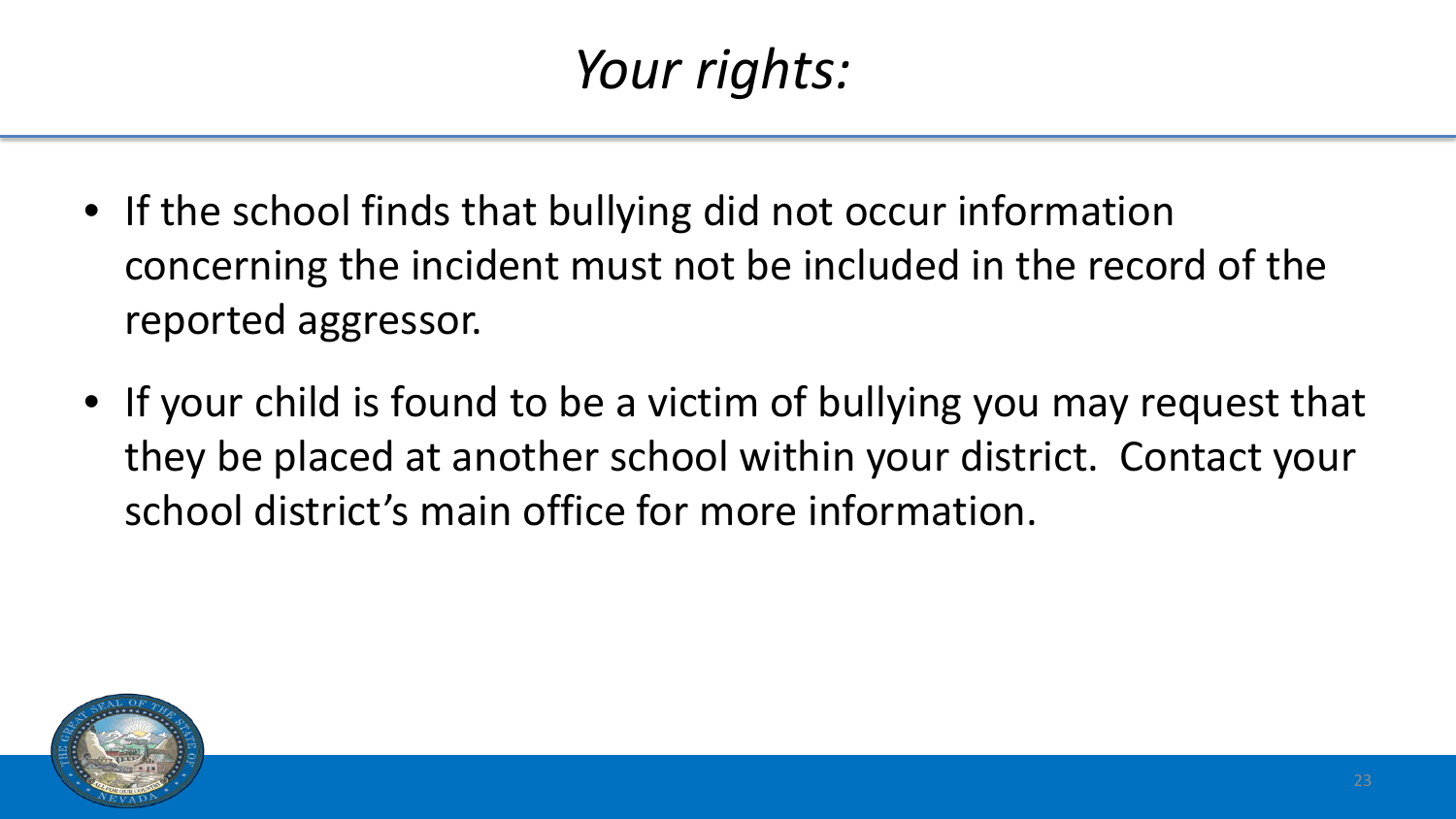# *Your rights:*

• If a child is investigated for bullying but the school team finds that the actions were a result of the child's disability and those actions are addressed under the child's IEP (individualized educational program) the school cannot apply the bullying laws. The school must still notify the parents of all reported victims.